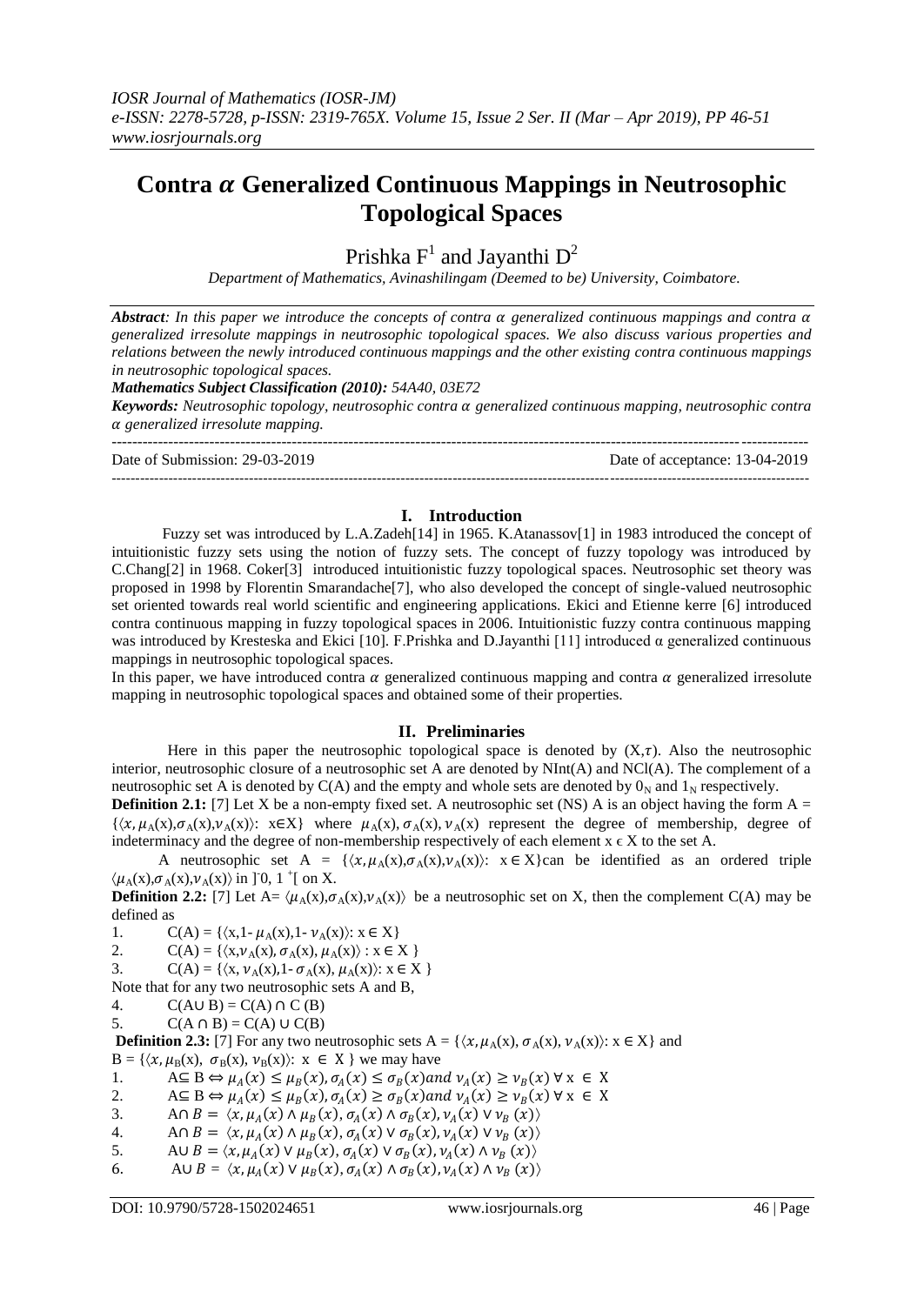**Definition 2.4:** [12] A neutrosophic topology (NT) on a non-empty set X is a family  $\tau$  of neutrosophic subsets in X satisfies the following axioms:

$$
(NT_1) \quad 0_N, 1_N \in \tau
$$
  
\n
$$
(NT_2) \quad G_1 \cap G_2 \in \tau \text{ for any } G_1, G_2 \in \tau
$$
  
\n
$$
(NT_3) \quad \cup G_i \in \tau \forall \{G_i : i \in J\} \subseteq \tau
$$

In this case the pair  $(X, \tau)$  is a neutrosophic topological space (NTS) and any neutrosophic set in  $\tau$  is known as a neutrosophic open set (NOS) in X. A neutrosophic set A is a neutrosophic closed set (NCS) if and only if its complement C(A) is a neutrosophic open set in X. Here the empty set  $(0_N)$  and the whole set  $(1_N)$ may be defined as follows:

> (0<sub>1</sub>)  $0_N = \{\langle x, 0, 0, 1 \rangle : x \in X\}$ (0<sub>2</sub>)  $0_N = \{ \langle x, 0, 1, 1 \rangle : x \in X \}$ (0<sub>3</sub>)  $0_N = \{\langle x, 0,1,0\rangle : x \in X\}$  $(0_4)$   $0_N = {\{\langle x, 0,0,0 \rangle : x \in X\}}$ (1<sub>1</sub>)  $1_N = \{\langle x, 1,0,0 \rangle : x \in X\}$  $(1_2)$   $1_N = {\langle x, 1, 0, 1 \rangle : x \in X}$ (1<sub>3</sub>)  $1_N = {\langle x, 1,1,0 \rangle : x \in X}$  $(1_4)$   $1_N = \{\langle x, 1,1,1\rangle : x \in X\}$

**Definition 2.5:**[12] Let  $(X, \tau)$  be a neutrosophic topological space and let  $A=$ 

 $\{(x, \mu_A(x), \sigma_A(x), \nu_A(x))\colon x \in X\}$  be a neutrosophic set in X. Then the neutrosophic interior and the neutrosophic closure of A are defined by

NInt(A) = ∪ { G: G is a neutrosophic open set in X and  $G \subseteq A$ }

 $NCI(A) = \bigcap \{ K: K \text{ is a neutrosophic closed set in } X \text{ and } A \subseteq K \}$ 

Note that for any neutrosophic set A,  $NCl(C(A)) = C(NInt(A))$  and  $NInt(C(A)) = C(NCl(A))$ .

**Definition 2.6:** [8] A neutrosophic set A of a neutrosophic topological space X is said to be

(i) a neutrosophic pre-open set if  $A \subseteq NInt(NCl(A))$ 

(ii) a neutrosophic semi-open set if  $A \subseteq NCl(NInt(A))$ 

(iii) a neutrosophic  $\alpha$ - open set if A⊆NInt(NCl(NInt(A)))

(iv) a neutrosophic semi-  $\alpha$ -open set if A⊆NCl( $\alpha$ NInt(A))

**Definition 2.7:** [8] A neutrosophic set A of a neutrosophic topological space X is said to be

(i) a neutrosophic pre-closed set if  $NCl(NInt(A)) \subseteq A$ 

(ii) a neutrosophic semi-closed set if  $NInt(NCl(A)) \subseteq A$ 

(iii) a neutrosophic  $\alpha$ - closed set if NCl(NInt(NCl(A)))  $\subseteq$  A

(iv) a neutrosophic semi-  $\alpha$ -closed set if NInt( $\alpha$ NCl(A))  $\subseteq$  A

**Definition 2.8:** [9] Let A be a neutrosophic set of a neutrosophic topological space  $(X, \tau)$ . Then the neutrosophic  $\alpha$  interior and the neutrosophic  $\alpha$  closure are defined as

 $N_{\alpha}$  Int(A) = ∪ {G: G is an neutrosophic  $\alpha$  open set in X and G  $\subseteq$  A}

 $N_{\alpha}$  Cl(A) =  $\cap$  { K: K is an neutrosophic  $\alpha$  closed set in X and A $\subseteq$  K}

**Definition 2.9:** [9] A neutrosophic set A in a neutrosophic topological space X is said to be a neutrosophic  $\alpha$ generalized closed set if  $N_{\alpha}$  Cl(A)  $\subseteq$  U whenever A $\subseteq$  U and U is a neutrosophic open set in X.

The complement  $C(A)$  of a neutrosophic  $\alpha$  generalized closed set A is a neutrosophic  $\alpha$  generalized open set in X.

**Definition 2.10:** [13] Let  $(X,\tau)$  and  $(Y,\sigma)$  be two neutrosophic topological spaces. A mapping f:  $(X,\tau) \to (Y,\sigma)$  is called neutrosophic continuous if the inverse image of every neutrosophic closed set in  $(Y,\sigma)$  is a neutrosophic closed set in  $(X,\tau)$ .

**Definition 2.11:** [13] Let  $(X,\tau)$  and  $(Y,\sigma)$  be two neutrosophic topological spaces. A mapping f:  $(X,\tau) \to$  $(Y,\sigma)$  is called neutrosophic  $\alpha$  continuous if the inverse image of every neutrosophic closed set in  $(Y,\sigma)$  is a neutrosophic  $\alpha$  closed set in  $(X,\tau)$ .

**Definition 2.12:** [4] Let f be a mapping from a neutrosophic topological space  $(X,\tau)$  into a neutrosophic topological space  $(Y,\sigma)$ . Then f is said to be a neutrosophic generalized irresolute mapping if the inverse image of every neutrosophic generalized closed set in  $(Y,\sigma)$  is a neutrosophic generalized closed set in  $(X,\tau)$ .

**Definition 2.13**: [5] Let  $(X,\tau)$  and  $(Y,\sigma)$  be any two neutrosophic topological spaces. A mapping f :  $(X,\tau) \rightarrow$  $(Y,\sigma)$  is called neutrosophic contra continuous if the inverse image of every neutrosophic open set in  $(Y,\sigma)$  is a neutrosophic closed set in  $(X, \tau)$ .

### **1. Neutrosophic contra**  $\alpha$  **continuous mappings**

In this section we have introduced neutrosophic contra  $\alpha$  continuous mappings and investigated some of their properties. Also we have established the relation between the newly introduced mapping and already existing mappings.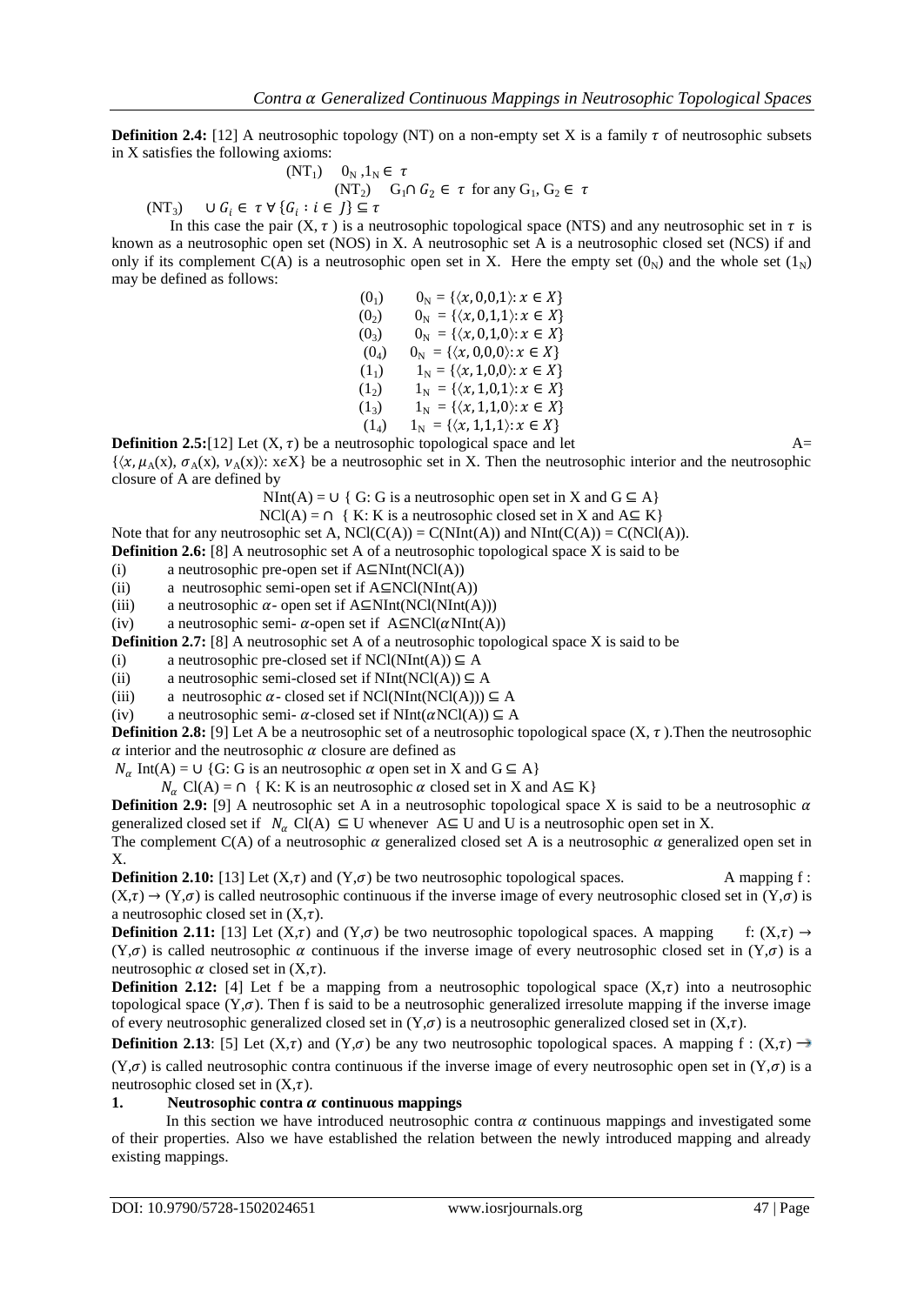**Definition 3.1:** A mapping  $f : (X, \tau) \to (Y, \sigma)$  is called a neutrosophic contra  $\alpha$  continuous mapping if  $f^{-1}(B)$  is a neutrosophic  $\alpha$  closed set in  $(X,\tau)$  for every neutrosophic open set B in  $(Y,\sigma)$ .

**Definition 3.2:** A mapping  $f : (X, \tau) \to (Y, \sigma)$  is called a neutrosophic contra pre continuous mapping if  $f^{-1}(B)$  is a neutrosophic pre closed set in  $(X,\tau)$  for every neutrosophic open set B in  $(Y,\sigma)$ .

**Proposition 3.3:** Every neutrosophic contra continuous mapping is a neutrosophic contra  $\alpha$  continuous mapping but not conversely in general.

**Proof:** Let  $f: (X,\tau) \to (Y,\sigma)$  be a neutrosophic contra continuous mapping. Let A be a neutrosophic open set in Y. By hypothesis,  $f^{-1}(A)$  is a neutrosophic closed set in X. Since every neutrosophic closed set is a neutrosophic  $\alpha$ -closed set in X, f is a neutrosophic contra  $\alpha$  continuous mapping.

**Example 3.4:** Let  $X = \{a,b\}$  and  $Y = \{u,v\}$ . Then  $\tau = \{0_N, G_1, 1_N\}$  and  $\sigma = \{0_N, G_2, 1_N\}$  are neutrosophic topologies on  $X$  and  $Y$  respectively, where  $G_1 = \{x,(0.4,0.6),(0.1,0.1),(0.3,0.3)\}$  and on X and Y respectively, where  $G_1 = \langle x,(0.4,0.6),(0.1,0.1),(0.3,0.3)\rangle$  and  $G_2 = \langle y,(0.5,0.6),(0.2,0.2),(0.1,0.1)\rangle$ . Define a mapping  $f:(X,\tau) \to (Y,\sigma)$  by  $f(a) = u$  and  $f(b) = v$ . Here the neutrosophic set  $G_2 = \langle y,(0.5,0.6),(0.2,0.2),(0.1,0.1)\rangle$  is a neutrosophic open set in Y. Then  $f^{-1}(G_2) = \langle$  $x,(0.5,0.6),(0.2,0.2),(0.1,0.1))$  is a neutrosophic  $\alpha$ -closed set in  $(X,\tau)$ , as NCl(NInt(NCl(f<sup>-1</sup>(G<sub>2</sub>)))) =  $G_1^c \subseteq f^{-1}$  ${}^{1}(G_{2})$ . Therefore f is a neutrosophic contra  $\alpha$  continuous mapping but since f<sup>-1</sup>(G<sub>2</sub>) is not a neutrosophic closed set in X, f is not a neutrosophic contra continuous mapping.

**Proposition 3.5:** Every neutrosophic contra  $\alpha$ -continuous mapping is a neutrosophic contra pre-continuous mapping but not conversely in general.

**Proof:** Let  $f: (X,\tau) \to (Y,\sigma)$  be a neutrosophic contra  $\alpha$ -continuous mapping. Let A be a neutrosophic open set in Y. By hypothesis,  $f^{-1}(A)$  is a neutrosophic  $\alpha$ -closed set in X. Every neutrosophic  $\alpha$ -closed set is a neutrosophic pre-closed set in X, f is a neutrosophic contra pre-continuous mapping.

**Example 3.6:** Let X={a,b}and Y={u,v}. Then  $\tau = \{0_N, G_1, 1_N\}$  and  $\sigma = \{0_N, G_2, 1_N\}$  are neutrosophic topologies on X and Y respectively, where  $G_1 = (x,(0.4,0.6),(0.3,0.3),(0.3,0.3))$  and  $G_2 = \langle y,(0.5,0.6),(0.2,0.2),(0.1,0.1)\rangle$ . Define a mapping  $f : (X,\tau) \to (Y,\sigma)$  by  $f(a) = u$  and  $f(b) = v$ . Here the neutrosophic set  $G_2 = \langle y,(0.5,0.6),(0.2,0.2),(0.1,0.1)\rangle$  is a neutrosophic open set in Y. Then  $f^{-1}(G_2) = \langle x,$  $(0.5,0.6), (0.2,0.2), (0.1,0.1)$  is a neutrosophic pre-closed in  $(X,\tau)$  as NCl(NInt( $f^{-1}(G_2)$ ) =  $G_1^c \subseteq f^{-1}(G_2)$ . Therefore f is a neutrosophic pre-continuous mapping but since  $f^{-1}(G_2)$  is not a neutrosophic  $\alpha$  closed set in X, f is not a neutrosophic contra  $\alpha$ -continuous mapping.



### **4. Neutrosophic contra**  $\alpha$  **generalized continuous mappings**

In this section we have introduced neutrosophic contra  $\alpha$  generalized mapping and studied some of its properties.

**Definition 4.1:** A mapping  $f : (X,\tau) \rightarrow (Y,\sigma)$  is called a neutrosophic contra generalized continuous mapping if the inverse image of every neutrosophic open set in  $(Y,\sigma)$  is a neutrosophic generalized closed set in  $(X,\tau)$ .

**Definition 4.2:** A mapping  $f : (X,\tau) \to (Y,\sigma)$  is called a neutrosophic contra  $\alpha$  generalized continuous mapping if f<sup>-1</sup>(B) is a neutrosophic  $\alpha$  generalized closed set in  $(X,\tau)$  for every neutrosophic open set B of  $(Y,\sigma)$ .

**Example 4.3:** Let X={a,b}and Y={u,v}. Then  $\tau = \{0_N, G_1, 1_N\}$  and  $\sigma = \{0_N, G_2, 1_N\}$  are neutrosophic topologies on X and Y respectively, where  $G_1 = \langle x,(0.2,0.3),(0.1,0.1),(0.8,0.7)\rangle$  and  $G_2 = \langle y,(0.4,0.4),(0.2,0.2),(0.6,0.6)\rangle$ . Define a mapping  $f:(X,\tau) \to (Y,\sigma)$  by  $f(a) = u$  and  $f(b) = v$ . Here the neutrosophic set  $G_2 = \langle y,(0.4,0.4),(0.2,0.2),(0.6,0.6) \rangle$  is a neutrosophic open set in Y. Then f<sup>-1</sup>(G<sub>2</sub>) =  $\langle$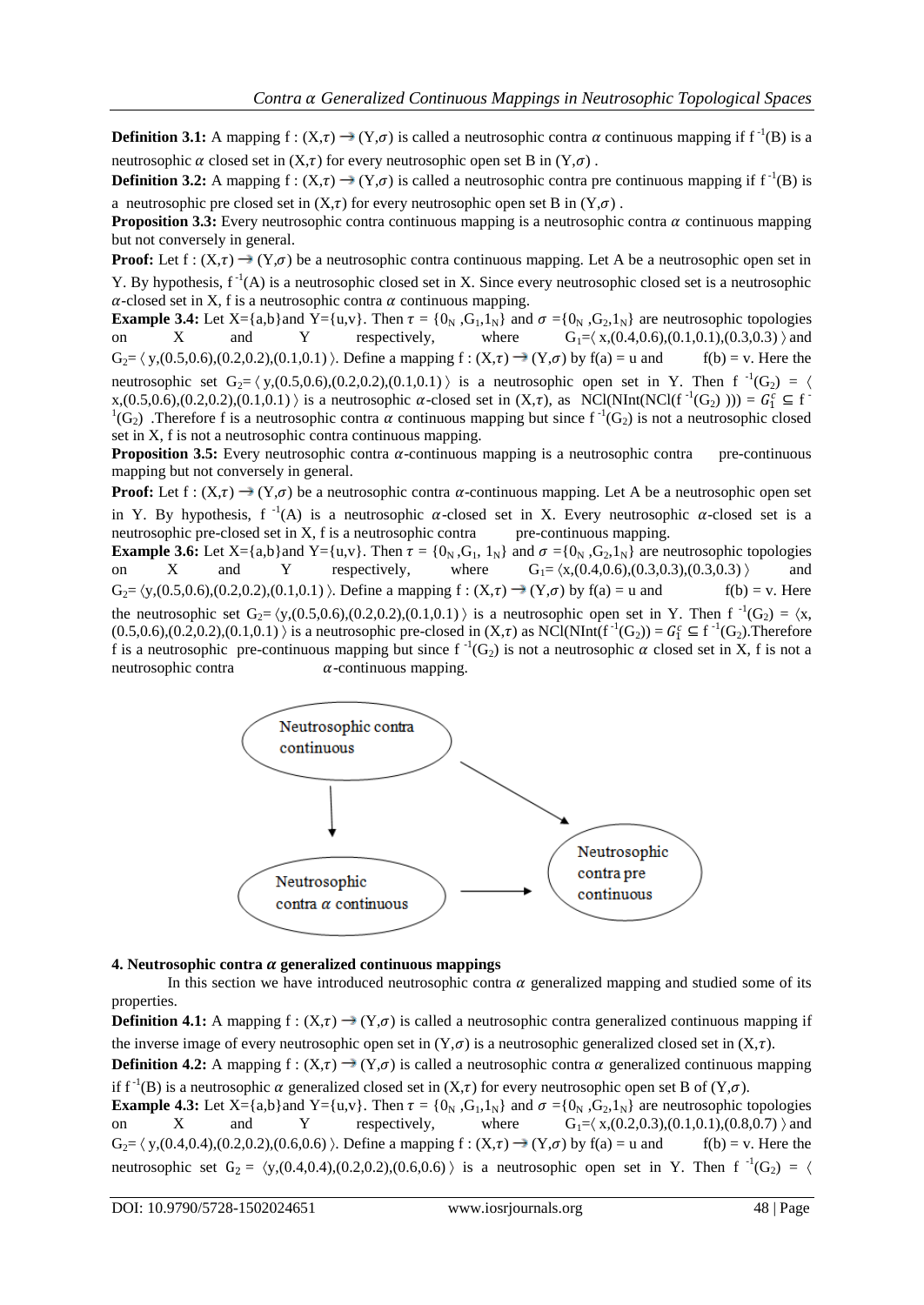$x,(0.4,0.4),(0.2,0.2),(0.6,0.6)$  is a neutrosophic  $\alpha$  generalized closed set in  $(X,\tau)$  as  $f^{-1}(G_2) \subseteq 1_N$  and  $N_{\alpha}Cl(f^{-1})$  $(1(G_2)) = f^{-1}(G_2)$  UNCl(NInt(NCl(f<sup>-1</sup>(G<sub>2</sub>)))) =  $G_1^c \subseteq 1_N$ . Therefore f is a neutrosophic contra  $\alpha$  generalized continuous mapping.

**Proposition 4.4:** Every neutrosophic contra continuous mapping is a neutrosophic contra  $\alpha$  generalized continuous mapping but not conversely in general.

**Proof:** Let  $f: (X,\tau) \to (Y,\sigma)$  be a neutrosophic contra continuous mapping. Let A be a neutrosophic open set in Y. By hypothesis,  $f^{-1}(A)$  is a neutrosophic closed set in X. Since every neutrosophic closed set is a neutrosophic  $\alpha$  generalized closed set in X, f is a neutrosophic contra  $\alpha$  generalized continuous mapping.

**Example 4.5:** Let X={a,b}and Y={u,v}. Then  $\tau = \{0_N, G_1, 1_N\}$  and  $\sigma = \{0_N, G_2, 1_N\}$  are neutrosophic topologies on X and Y respectively, where  $G_1 = \langle x,(0.1,0.2),(0.1,0.1),(0.7,0.6)\rangle$  and  $G_2 = \langle y,(0.3,0.3),(0.1,0.1),(0.5,0.5)\rangle$ . Define a mapping  $f:(X,\tau) \to (Y,\sigma)$  by  $f(a) = u$  and  $f(b) = v$ . Here the neutrosophic set  $G_2 = \langle y,(0.3,0.3),(0.1,0.1),(0.5,0.5) \rangle$  is a neutrosophic open set in Y. Then f<sup>-1</sup>( $G_2$ ) =  $\langle$  $x,(0.3,0.3),(0.1,0.1),(0.5,0.5)$  is a neutrosophic  $\alpha$  generalized closed set in  $(X,\tau)$  as  $f^{-1}(G_2) \subseteq 1_N$  and  $N_{\alpha}Cl(f^{-1})$  $(1(G_2)) = f^{-1}(G_2)$  U NCl(NInt(NCl(f<sup>-1</sup>(G<sub>2</sub>)))) =  $G_1^c \subseteq 1_N$ . Therefore f is a neutrosophic contra  $\alpha$  generalized continuous mapping but since  $f^{-1}(G_2)$  is not a neutrosophic closed set in X as NCl( $f^{-1}(G_2) = G_1^c \neq f^{-1}(G_2)$ , f is not a neutrosophic contra continuous mapping.

**Proposition 4.6:** Every neutrosophic contra  $\alpha$  continuous mapping is a neutrosophic contra  $\alpha$  generalized continuous mapping but not conversely in general.

**Proof:** Let  $f: (X,\tau) \to (Y,\sigma)$  be a neutrosophic contra  $\alpha$  continuous mapping. Let A be a neutrosophic open set in Y. Then by hypothesis,  $f^{-1}(A)$  is a neutrosophic  $\alpha$  closed set in X. Since every neutrosophic  $\alpha$  closed set is a neutrosophic  $\alpha$  generalized closed set, f<sup>-1</sup>(A) is a neutrosophic  $\alpha$  generalized closed set in X. Hence f is a neutrosophic contra  $\alpha$  generalized continuous mapping.

**Example 4.7:** Let X={a,b}and Y={u,v}. Then  $\tau = \{0_N, G_1, 1_N\}$  and  $\sigma = \{0_N, G_2, 1_N\}$  are neutrosophic topologies on X and Y respectively, where  $G_1 = \langle x,(0.2,0.3),(0.3,0.3),(0.7,0.6) \rangle$  $G_2 = \langle y,(0.3,0.3),(0.2,0.2),(0.5,0.6)\rangle$ . Define a mapping  $f:(X,\tau) \to (Y,\sigma)$  by  $f(a) = u$  and  $f(b) = v$ . Here the neutrosophic set  $G_2 = \langle y, (0.3, 0.3), (0.2, 0.2), (0.5, 0.6) \rangle$  is a neutrosophic open set in Y. Then  $f^{-1}(G_2) = \langle x,$  $(0.3,0.3), (0.2,0.2), (0.5,0.6)$  is a neutrosophic  $\alpha$  generalized closed set in  $(X,\tau)$  as  $f^{-1}(G_2) \subseteq 1_N$  and  $N_{\alpha}Cl(f^{-1})$  $(1)(G_2)$  = f<sup>-1</sup>(G<sub>2</sub>) U NCl(NInt(NCl(f<sup>-1</sup>(G<sub>2</sub>) ))) =  $G_1^c \subseteq 1_N$ . Therefore f is a neutrosophic contra  $\alpha$  generalized continuous mapping but since NCl(NInt(NCl(f<sup>-1</sup>(G<sub>2</sub>)))) =G<sub>1</sub><sup>c</sup>  $\nsubseteq$  f<sup>-1</sup>(G<sub>2</sub>)) is not a neutrosophic  $\alpha$  closed set in X, f is not a neutrosophic contra  $\alpha$  continuous mapping.

**Proposition 4.8:** Every neutrosophic contra pre-continuous mapping and neutrosophic contra  $\alpha$  generalized continuous mapping are independent to each other in general.

**Example 4.9:** Let X={a,b}and Y={u,v}. Then  $\tau = \{0_N, G_1, 1_N\}$  and  $\sigma = \{0_N, G_2, 1_N\}$  are neutrosophic topologies on X and Y respectively, where  $G_1 = \langle x,(0.1,0.1),(0.4,0.4),(0.7,0.3)\rangle$ . on X and Y respectively, where  $G_1 = \langle x,(0.1,0.1),(0.4,0.4),(0.7,0.3)\rangle$ ,  $G_2 = \langle y,(0.2,0.2),(0.1,0.1),(0.6,0.3)\rangle$ . Define a mapping  $f : (X,\tau) \to (Y,\sigma)$  by  $f(a)=u$  and  $f(b) =v$ . Here the neutrosophic set  $G_2 = \langle y,(0.2,0.2),(0.1,0.1),(0.6,0.3)\rangle$  is a neutrosophic open set in Y. Then f  $^{-1}(G_2)$  $=\langle x,(0.2,0.2),(0.1,0.1),(0.6,0.3)\rangle$  is a neutrosophic  $\alpha$  generalized closed set in  $(X,\tau)$  as  $f^{-1}(G_2) \subseteq 1_N$  and  $N_{\alpha}Cl(f^{-1}(G_1))$  $(1)(G_2)$  = f  $^{-1}(G_2)$  U NCl(NInt(NCl(f  $^{-1}(G_2)$ )) =  $G_1^c \subseteq 1_N$ . Therefore f is a neutrosophic contra  $\alpha$  generalized continuous mapping. Since NCl(NInt(f<sup>-1</sup>(G<sub>2</sub>) )) = $G_1^c \nsubseteq$  f<sup>-1</sup>  $(G_2)$ , f<sup>-1</sup> $(G_2)$  is not a neutrosophic pre-closed set in X. Hence f is not a neutrosophic contra pre-continuous mapping.

**Example 4.10:** Let  $X = \{a,b\}$  and  $Y = \{u,v\}$ . Then  $\tau = \{0_N, G_1, 1_N\}$  and  $\sigma = \{0_N, G_2, 1_N\}$  are neutrosophic topologies on X and Y respectively, where  $G_1 = \langle x,(0.3,0.4),(0.3,0.2),(0.7,0.6) \rangle$  and  $G_2 = \langle y,(0.3,0.3),(0.2,0.2),(0.7,0.6)\rangle$  Define a mapping  $f : (X,\tau) \to (Y,\sigma)$  by  $f(a) = u$  and  $f(b) = v$ .

Then f is a neutrosophic contra pre continuous mapping. Since for neutrosophic open set  $G_2 = \langle y, \rangle$  $(0.3,0.3), (0.2,0.2), (0.7,0.6)$ ,  $f^{-1}(G_2)$  is a neutrosophic pre-closed set in X as NCl(NInt( $f^{-1}$  $(G_2))$  = NCl(0<sub>N</sub>)  $= 0_N \subseteq f^{-1}(G_2)$ . But f is not a neutrosophic contra  $\alpha$  generalized continuous mapping, since for a neutrosophic open set  $G_2 = \langle y, (0.3, 0.3), (0.2, 0.2), (0.7, 0.6) \rangle$  in Y, f<sup>-1</sup>(G<sub>2</sub>) is not a neutrosophic  $\alpha$  generalized closed set in X as  $f^{-1}(G_2) \subseteq G_1$  where as  $N_{\alpha}Cl(f^{-1}(G_2)) = f^{-1}(G_2) \cup NCl(NInt(NCl(f^{-1}(G_2)))) = G_1^c \nsubseteq G_1$ .

**Proposition 4.11:** A mapping f :  $(X,\tau) \to (Y,\sigma)$  is a neutrosophic contra  $\alpha$  generalized continuous mapping if and only if the inverse image of each neutrosophic closed set in Y is a neutrosophic  $\alpha$  generalized open set in X.

**Proof: Necessity:** Let A be a neutrosophic closed set in Y. This implies A<sup>c</sup> is a neutrosophic open set in Y. Since f is a neutrosophic contra  $\alpha$  generalized continuous mapping, f<sup>-1</sup>(A<sup>c</sup>) is a neutrosophic  $\alpha$  generalized closed set in X. Since  $f^{-1}(A^c) = (f^{-1}(A))^c$ ,  $f^{-1}(A)$  is a neutrosophic  $\alpha$  generalized open set in X.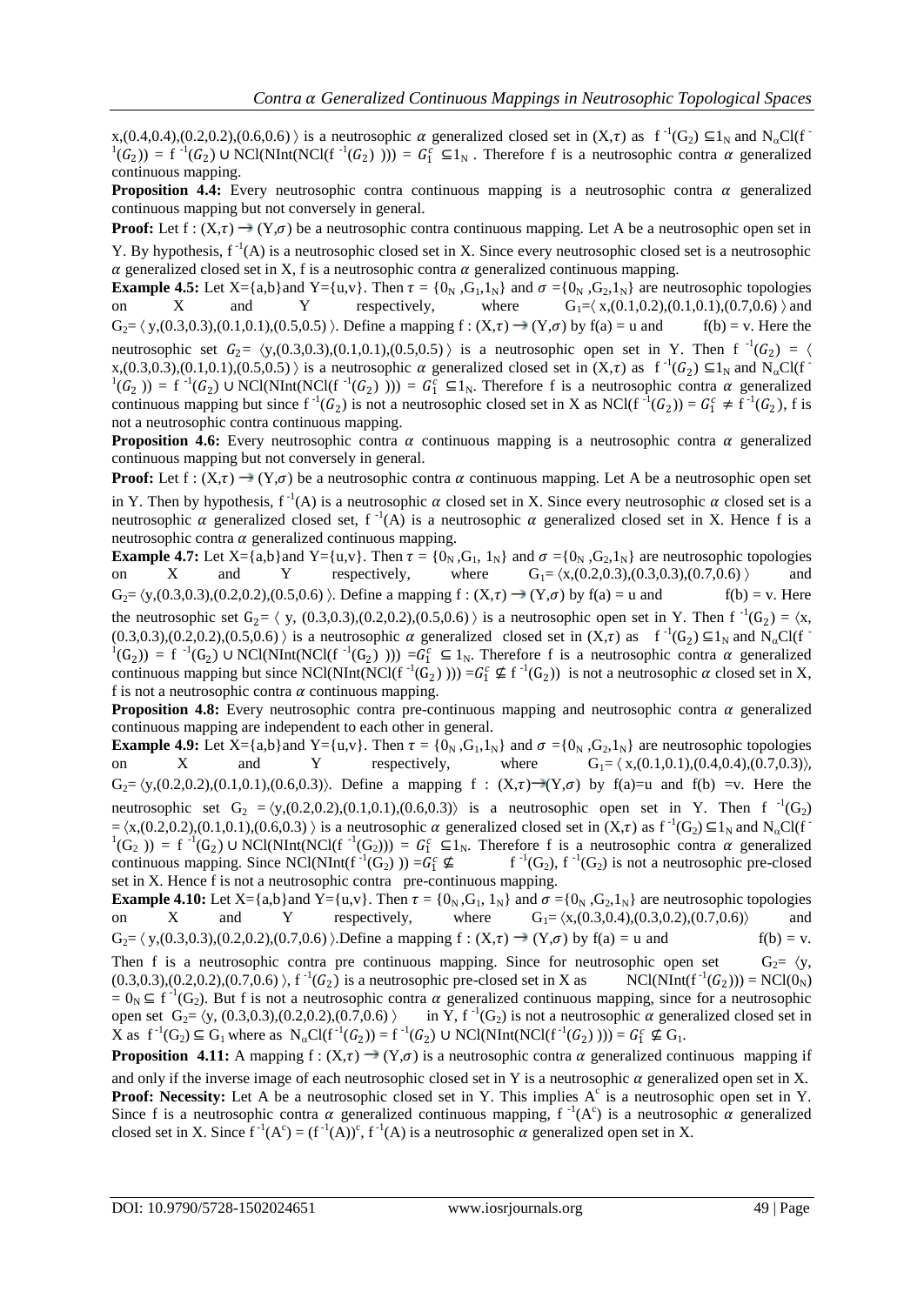**Sufficiency:** Let A be a neutrosophic open set in Y. This implies  $A<sup>c</sup>$  is a neutrosophic closed set in Y. By hypothesis,  $f^{-1}(A^c)$  is neutrosophic  $\alpha$  generalized open set in X. Since  $f^{-1}(A^c)$  $) =$   $(f^{-1}(A))^c$ ,  $f^{-1}(A)$  is a neutrosophic  $\alpha$  generalized closed set in X. Hence f is a neutrosophic contra  $\alpha$  generalized continuous mapping. **Proposition 4.12:** Let  $f : (X,\tau) \to (Y,\sigma)$  be a neutrosophic contra  $\alpha$  generalized continuous mapping, then f is a

neutrosophic contra continuous mapping if X is a  $N_{\alpha a} T_{1/2}$  space.

**Proof:** Let A be a neutrosophic open set in Y. Then by hypothesis,  $f^{-1}(A)$  is a neutrosophic  $\alpha$  generalized closed set in X. Since X is a  $N_{\alpha a}T_{1/2}$  space,  $f^{-1}(A)$  is a neutrosophic closed set in X. Hence f is a neutrosophic contra continuous mapping.

**Proposition 4.13:** If  $f : (X,\tau) \to (Y,\sigma)$  be a neutrosophic contra  $\alpha$  generalized continuous mapping and  $g : (Y,\sigma)$ 

 $\rightarrow$  (Z, $\delta$ ) is a neutrosophic contra continuous mapping, then g ∘ f : (X, $\tau$ )  $\rightarrow$  (Z, $\delta$ ) is a

neutrosophic  $\alpha$  generalized continuous mapping.

**Proof:** Let A be a neutrosophic open set in Z. Then by hypothesis,  $g^{-1}(A)$  is a neutrosophic closed set in Y. Since f is a neutrosophic contra  $\alpha$  generalized continuous mapping,  $f^{-1}(g^{-1}(A))$  is a neutrosophic  $\alpha$  generalized open set in X. That is (g∘f)<sup>-1</sup>(A) is a neutrosophic  $\alpha$  generalized open set in X. Hence g∘f is a neutrosophic  $\alpha$ generalized continuous mapping.

**Proposition 4.14:** Let  $f : (X,\tau) \to (Y,\sigma)$  be a neutrosophic  $\alpha$  generalized continuous mapping and  $g : (Y,\sigma) \to (Y,\sigma)$ 

(Z, $\delta$ ) is a neutrosophic contra continuous mapping, then g ∘ f : (X, $\tau$ )  $\rightarrow$  (Z, $\delta$ ) is a neutrosophic contra  $\alpha$ generalized continuous mapping.

**Proof:** Let A be a neutrosophic open set in Z. Then  $g^{-1}(A)$  is a neutrosophic closed set in Y, by hypothesis. Since f is a neutrosophic  $\alpha$  generalized continuous mapping,  $f^{-1}(g^{-1}(A))$  is a neutrosophic  $\alpha$  generalized closed set in X. That is (g∘f)<sup>-1</sup>(A) is a neutrosophic  $\alpha$  generalized closed set in X. Hence g∘f is a neutrosophic contra  $\alpha$ generalized continuous mapping.

**Proposition 4.15:** Let  $f : (X,\tau) \to (Y,\sigma)$  and  $g : (Y,\sigma) \to (Z,\delta)$  be two mappings. Then the following conditions are equivalent if X is a  $N_{\alpha a} T_{1/2}$  space:

(i) g∘f is a neutrosophic contra  $\alpha$  generalized continuous mapping

(ii) NCl(NInt(NCl(( $(g \circ f)^{-1}(B)$ ))⊆  $(g \circ f)^{-1}(B)$  for every neutrosophic open set B in Z

**Proof:** (i)  $\Rightarrow$  (ii) Let B be any neutrsophic open set in Z. Then  $(g \circ f)^{-1}(B)$  is a neutrosophic  $\alpha$  generalized closed set in X, by hypothesis. Since X is a  $N_{\alpha\alpha}T_{1/2}$  space, (g∘f)<sup>-1</sup>(B) is a neutrosophic closed set in X. Therefore, NCl( $(g \circ f)^{-1}(B)$ ) =  $(g \circ f)^{-1}$ (B). Now  $NCl(NInt(NCl((g \circ f)^{-1}(B)))) = NCl(NInt((g \circ f)^{-1}(B))) \subseteq NCl((g \circ f)^{-1}(B))$  $^{1}(B)) = (g \circ f)^{-1}(B).$ 

(ii)  $\Rightarrow$  (i) Let B be a neutrosophic closed set in Z. Then its complement B<sup>c</sup> is a neutrosophic open set in Z. By hypothesis, NCl(NInt(NCl((g∘f)<sup>-1</sup>(B<sup>c</sup>)))) ⊆ (g∘f)<sup>-1</sup>(B<sup>c</sup>). Hence (g∘f)<sup>-1</sup>(B<sup>c</sup>) is a neutrosophic  $\alpha$  closed set in X. Since every neutrosophic  $\alpha$  closed set is a neutrosophic  $\alpha$  generalized closed set, (g∘f)<sup>-1</sup>(B<sup>c</sup>) is a neutrosophic α generalized closed set in X and hence  $(g \circ f)^{-1}(B)$  is a neutrosophic α generalized open set in X as  $(g \circ f)^{-1}(B^c)$  =  $((g \circ f)^{-1}(B))^c$ . Thus (g∘f) is a neutrosophic contra  $\alpha$  generalized continuous mapping.

**Proposition 4.16:** If f:  $(X,\tau) \to (Y,\sigma)$  is a neutrosophic contra  $\alpha$  generalized continuous mapping and g:

 $(Y,\sigma) \to (Z,\delta)$  is a neutrosophic continuous mapping, then g ∘ f :  $(X,\tau) \to (Z,\delta)$  is a neutrosophic contra  $\alpha$ generalized continuous mapping.

**Proof:** Let A be a neutrosophic open set in Z. Then by hypothesis,  $g^{-1}(A)$  is a neutrosophic open set in Y. Since f is a neutrosophic contra  $\alpha$  generalized continuous mapping,  $f^{-1}(g^{-1}(A))$  is a neutrosophic  $\alpha$  generalized closed set in X. That is (g∘f)<sup>-1</sup>(A) is a neutrosophic  $\alpha$  generalized closed set in X. Hence g∘f is a neutrosophic contra  $\alpha$ generalized continuous mapping.

**Proposition 4.17:** Let  $f : (X,\tau) \to (Y,\sigma)$  and  $g : (Y,\sigma) \to (Z,\delta)$  be any two mappings. Then the following conditions are equivalent if X is a  $N_{\alpha a} T_{1/2}$  space.

(i) g∘f is a neutrosophic contra  $\alpha$  generalized continuous mapping

(ii)  $(g \circ f)^{-1}(B) \subseteq NInt(NCl(NInt((g \circ f)^{-1}(B)))$  for each neutrosophic closed set B of Z.

**Proof:** (i)  $\Rightarrow$ (ii)Let B be any neutrosophic closed set in Z. By hypothesis, (g∘f)<sup>-1</sup>(B) is a neutrosophic  $\alpha$ generalized open set in X. Since X is a  $N_{\alpha a}T_{1/2}$  space, (g∘f)<sup>-1</sup>(B) is a neutrosophic open set in X. Therefore,  $(g \circ f)^{-1}(B) = \text{NInt}((g \circ f)^{-1}(B))$ . But  $\text{NInt}((g \circ f)^{-1}(B)) \subseteq \text{NInt}(\text{NCl}(\text{NInt}((g \circ f)^{-1}(B)))$ . This implies  $(g \circ f)^{-1}(B) \subseteq$ NInt(NCl(NInt((g∘f)<sup>-1</sup>(B))) for every neutrosophic closed set B in Z.

(ii)  $\Rightarrow$ (i) Let B be any neutrosophic closed set in Z. By hypothesis,  $(g \circ f)^{-1}(B) \subseteq$ NInt(NCl(NInt((g∘f)<sup>-1</sup>(B)))). This implies (g∘f)<sup>-1</sup>(B) is a neutrosophic *α* open set in X and hence (g∘f)<sup>-1</sup>(B) is a neutrosophic  $\alpha$  generalized open set in X. Therefore f is a neutrosophic contra  $\alpha$  generalized continuous mapping.